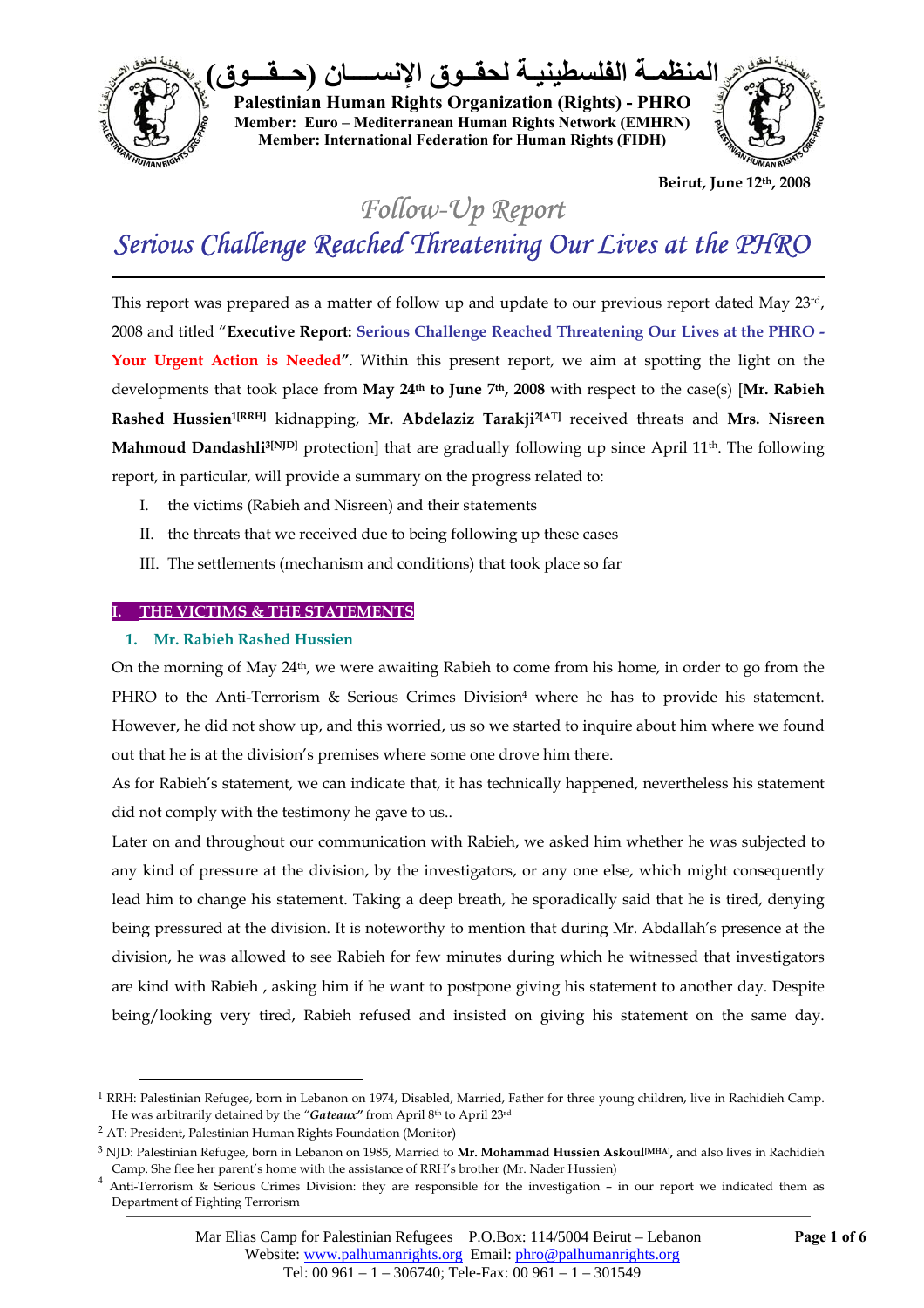

Contrary to what happened during Mr. Tarakji's<sup>5</sup> statement session, Mr. Abdallah was not allowed to stay as an observer during Rabieh's investigation session, despite having the legal authorization to be presented. Furthermore, the lawyer who came afterwards to attend the investigation session was prohibited from joining the session despite being as well legally authorized since she is Rabieh's lawyer.

 Afterwards, we knew that a person known by the name **Mahmoud Hamad6[MH]** took Rabieh from his temporary home at the early morning of May 24th, and drove him to the division's premises.

Moreover, we knew that on the eve of providing his testimony, **Mr. Ibrahim El-Khatib**<sup>7[IK]</sup>, lured Rabieh and pressured him to change his testimony where he indicated for him what to exactly say at the Anti-Terrorism & Serious Crimes Division. He also asked him not to communicate with us, and gave him money to change his phone number. At the same time, he called **Mr. Mahmoud Hamad** *(who obviously has good relations with people at the division)* and asked him to accompany Rabieh the next day to give his statement. Note that all this happened on the same night when we had a frankness meeting with **General Sultan Abo El-Ainien8 "Abo Riad"** where we convinced him that: *(1. the case is humanitarian and legal and not political; 2. Niether the case, nor our follow up for it are directed towards him as he thought or as per the rumors reached him by his men/links.)* We together agreed to maintain the case in its nature and treatment and to keep it away from being politicized. Within the same meeting, **General Abo El-Ainien** asked us to arrange for a meeting between Nisreen and her mother in the presence of a social worker from the **General Union for Palestinian Women (GUPW),**  which in fact took place the next day (i.e. May  $24<sup>th</sup>$ ).

Finally yet importantly, until the date of issuing this report, Rabieh and his family are still residing at the apartment (out side the camp) that we have rented for them.

## **2. Mrs. Nisreen Mahmoud Dandashli**

Nisreen met her mother on May 24th. She should have given her statement on May 26th, but this did not take place. In the meeting with her mother, the latter told her that Nader returned to his family. Afterwards, Nisreen asked us to affirm what her mother has said regarding Nader. Later on, we confirmed that for Nisreen.

Nisreen retreated her testimony regarding the rape by her father, but she insisted on assuring the other issues in her testimony (forced marriage, agreement between her family and her husband to allow the latter to rape her, violence she was subjected to …etc). Nisreen didn't want to file any law-suit against

 $5$  Mr. Abdelaziz Tarakji, Monitor's President gave his statement on the threats he received at the division's premises on May 22<sup>nd</sup>, 2008 and he insisted on it on a second session that took place on May 26<sup>th</sup>.

<sup>6</sup> MH: Deputy of /Assistant to Mr. Jamal Slieman who is responsible for Ansar Allah Group (Arabic Pronunciation of God's Advocators Group); it is essential to indicate that this group was partitioned from Fateh Movement in mid 1980s; They are directly linked to Hizbollah and Iran!

<sup>7</sup> IK: Palestinian Refugee, Officer in charge of the Personal Security of Fateh Movement General Secretary in Lebanon, General Sultan Abo El-Ainien

<sup>8</sup> General Secretary of Fateh Movement in Lebanon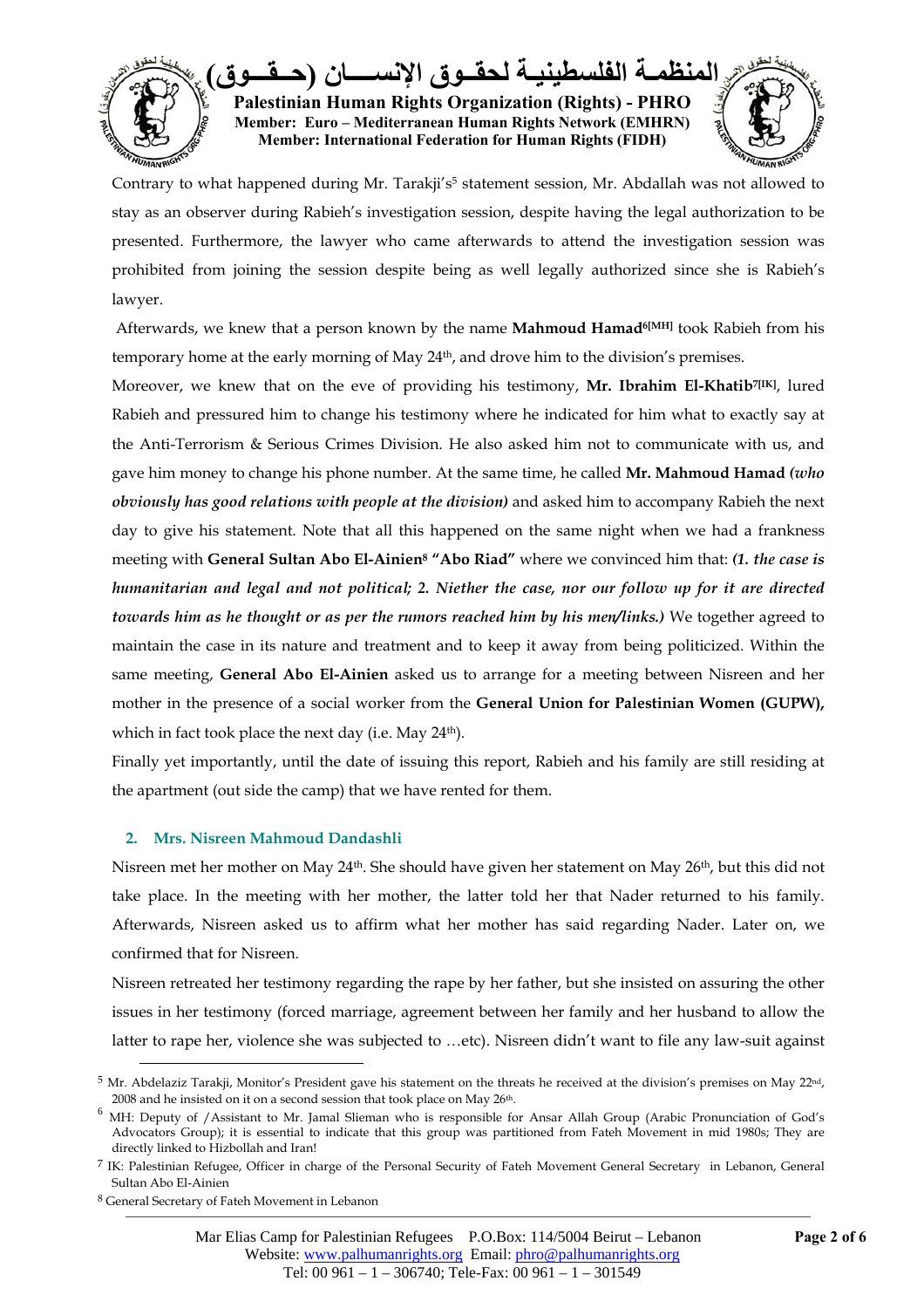

her father, but she was also afraid to go back to her family. We informed her about a possible settlement agreement that could be achieved and she agreed about its content. Thus, on **May 28th** the settlement took place at the premises of the Anti-Terrorism & Serious Crimes Division in the presence and under the patronage of the General responsible for the department. Within the settlement, Nisreen's safety was guaranteed by **General Sultan Abo El-Ainien "Abo Riad"** who was presented during the meeting as well. The settlement further indicated that:

- *1. Nisreen will stay with the General Union for Palestinian Women (GUPW); for this purpose, the head of the (GUPW), Mrs. Amneh Jebriel and a social worker9 from the union, Mrs. Zahra Wakkal, were presented in the meeting*
- *2. GUPW would not give Nisreen back to her family (but they can visit her)*
- *3. Both the GUPW and Nisreen's family will work to ensure that Nisreen will be divorced from her husband, if this is her demand; especially that she has married him by force*
- *4. GUPW will work with Nisreen and her family in order to narrow the gap of fear and blame between them so when all are ready to get back together, she will not be harmed or exposed to violence*

It is noteworthy to mention that on the same day where the settlement took place (May 28th), Nisreen has officially authorized us to interfere whenever we feel that her safety is endangered.

To wrap up the statements' issue, it is major to clarify that **Mr. Nader Rashed Hussien10[NRH]**, who assisted Nisreen in fleeing her parent's home, did not show up on May 26<sup>th</sup> in order to give his statement as it was planned and mentioned in our previous report. Despite that, he called **Mr. Ghassan**  Abdallah, PHRO General Director, on May 26<sup>th</sup>, who urged him to be presented on time at the division's premises and to provide his statement, however, this did not take place. Later during the same day, Nader called again requesting a meeting with us. The meeting during which his family was presented as well took place. Within the meeting he claimed that Nisreen's father, **Mr. Jamal Mahmoud Dandashli11[JMD]**, and the parties that assist/support him *"Gateaux"*, have fabricated charges for him (Nader) and for this reason, Nader explained that he was afraid to go to the division, fearing to get arrested there. Since then, we have not heard again from Nader and we assume that he is hiding.

## **II. THE THREATS**

 $\overline{a}$ 

The threats started on April 17th/18th 2008 as per the first press release that we issued and the next day's press release issued by the **Palestinian Human Rights Foundation (Monitor).**

<sup>&</sup>lt;sup>9</sup> Mrs. Zahra Wakkal, social worker with the General Union for Palestinian Women (GUPW). She was presented when Nisreen met her mother on May 24<sup>th</sup>, 2008.

<sup>10</sup> NRH: Palestinian Refugee, born in Lebanon on 1976, Married, Father for three young children and also lives in Rachidieh Camp. He assisted Nisreen to flee he parent's home

<sup>11</sup> JMD: Palestinian Refugee, Responsible for a Military Unit at the Fateh Movement which is the biggest Palestinian Political Party and lives in Rachidieh Camp. He is known as *"Gateaux"*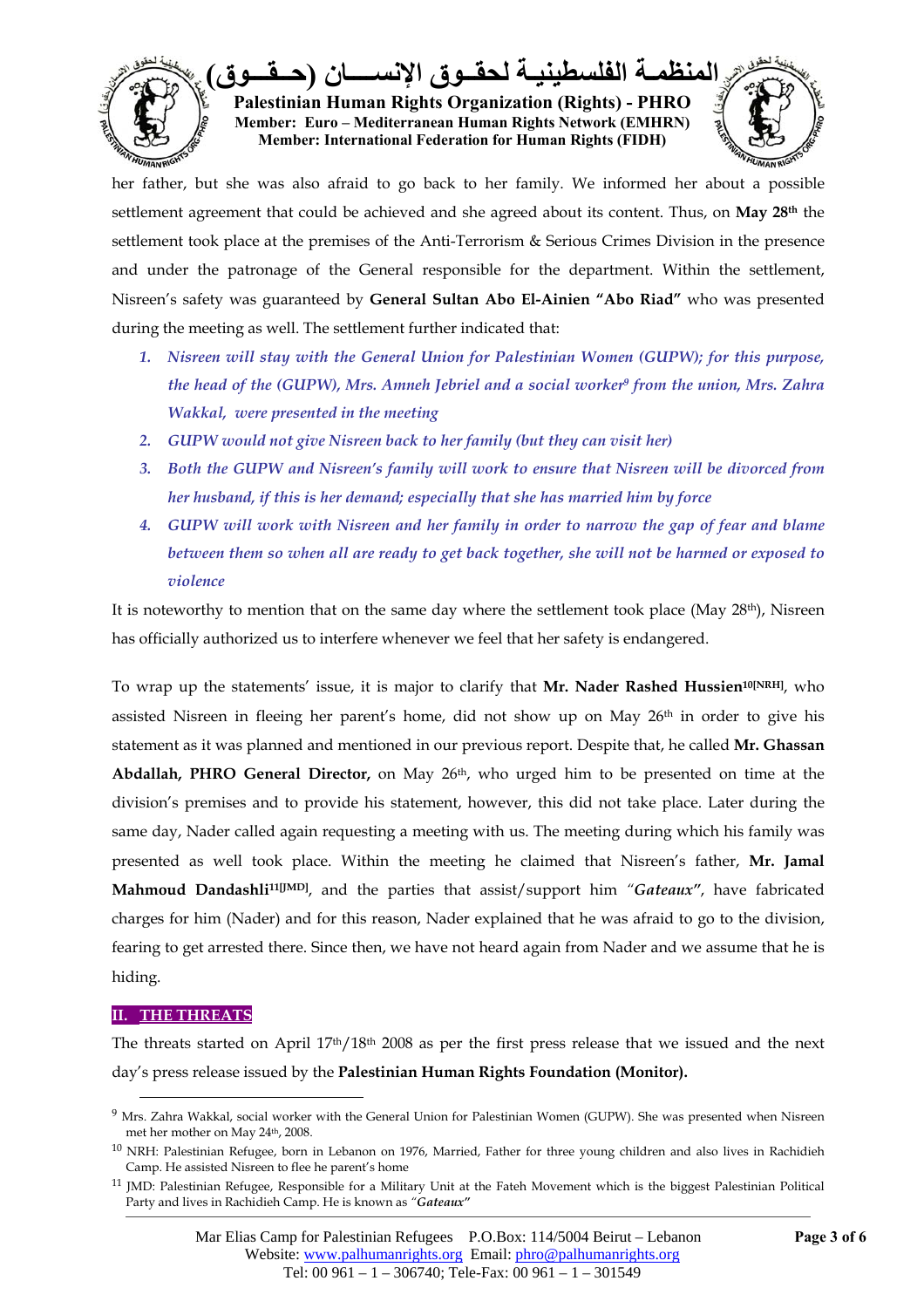

The early threat(s)<sup>12</sup> was from **Mr. Ibrahim El-Khatib<sup>13[IK]</sup>**. Afterwards, the wave of intimidations was heightened in language and in the threatening characters as well. These threats that we knew about them from Palestinian Politicians addressed both **Mr. Ghassan Abdallah (PHRO's General Director) and Mr. Edward Kattoura (PHRO's Vice President). Within these intimidations wave, Mr. Abdallah was described as agent/spy (working with the west, with Israel …), and Mr. Kattoura was identified as working with the Lebanese Phalange14 Party and the Lebanese Forces13 Party and for these reasons they must be killed.** The most alarmed threats were those which we received in the frame of advices from friends/links at different political parties especially Fateh Movement. Those friends/links were strongly advising us to quit following up these cases (Rabieh, Nisreen …). **They were repeatedly transferring the message they hear, or the message that reaches them. They continued to say: "…those people15 are able/can send offenders who easily can harm/kill you … !!!"** Under the pretext of fearing that **Mr. Abdallah and Mr. Kattoura** could be harmed, they were continuously advising them both to decide on giving up the case(s) follow up in order to secure their safety. They even started to communicate with Mr. Abdallah's wife, where they were imploring her to convince him to leave the case. These threats, pressures, advices ….etc increased rapidly since May 20th *(when it was known that Nisreen reached us, the day before, seeking protection)* where most of these threats were from the side of Fateh Movement.

The intimidations and threats reached their maximum on  $26<sup>th</sup>/27<sup>th</sup>$  May 2008. At this stage, the threats were framed as follows: **"they will enter to PHRO Office, shoot all who they might find there, and burn the office afterwards".** Those threats were initiated by **Mr. Jamal Slieman<sup>16[JS]</sup>**. We knew about them through contacts who on their turn have their own links with **Mr. Slieman** and his group. It is highly essential to reveal that, when he visited us *(May 27th, night time)* as a step of re-initiating the dialogue and negotiations with the intention of solving the problematic issues within the case, M**r. Slieman** admitted that he has issued such threats and he tried to justify it. He emphasized that these threats came out in anger moments. He added: "I heard many things about you, which lead to this anger". **He neither said what he has heard about us??? nor from whom!!!**

In light of such threats, we should stress on the issue that PHRO office has amongst it on regular basis at least 6 people (staff, driver …) rather than Mr. Abdallah & Mr. Kattoura!!! This is without mentioning people who might be visiting for meetings, revisions …etc.

<sup>&</sup>lt;sup>12</sup> The early threats was stated by breaking Mr. Abdallah's hands and place them inside ....

<sup>13</sup> IK: Palestinian Refugee, Officer in charge of the Personal Security of Fateh Movement General Secretary in Lebanon, General Sultan Abo El-Ainien

<sup>14</sup> Phalange Party and Lebanese Forces Party are Lebanese Political Parties, supported mainly by Maronite Christians.

<sup>15</sup> referring to the threateners and the parties that support them

<sup>16</sup> JS: Palestinian, Head of Ansar Allah Group (Arabic Pronunciation of God's Advocators Group); it is essential to indicate that this group was partitioned from Fateh Movement in mid 1980s; They are directly linked to Hizbollah and Iran!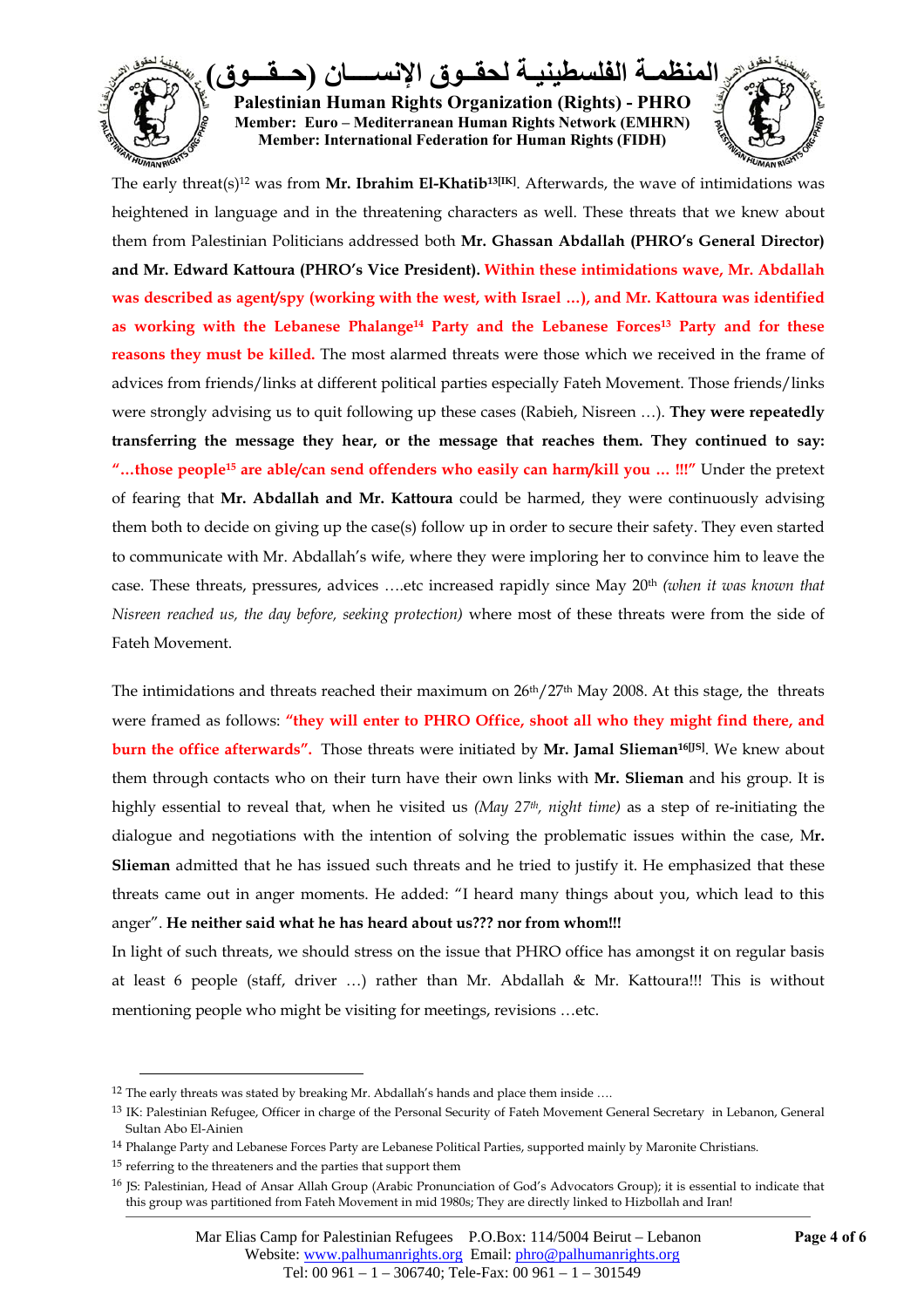

**Despite that we are following up a just case of several brutal documented human rights violations which are backed with the victim's testimonies, but due to the:** 

- *1. loads of threats and intimidations that endangered so many lives*
- *2. shy support and solidarity from the local civil society organizations as well as the concerned bodies on both the local and international levels*
- *3. absence of protection for human rights violations victims, witnesses and human rights defenders in both Lebanon's legal system and civil society's programs*
- *4. mess and disorder that the country passed in, especially during May 2008, which was a chance for those who believe that solving the problem could be reached by getting rid of their adversary*
- *5. limited resources in relation to follow up such cases on the long term and the increase in the expenditures level due to ensuring the protection of the victims by our own, which technically increased the level of pressure on us as well*

… Thus and in light of all the above mentioned particulars, we found ourselves **OBLIGED** to reach the settlement choice!!! However, and on the same time, it is highly and vital to assure that even the settlement is bounded with the condition of being, some how, **JUST** and **EQUITABLE** i.e. the settlement includes (apologies, guarantees for ensuring the safety and not harassing victims, declaring the intention to compensate …etc) which technically means admitting/confessing the perpetration of the action. All these apologies and guarantees are aligned with dropping the lawsuits, **BUT NOT THE RIGHTS.**

On June 6th, and at Anti-Terrorism & Serious Crimes Division, with the presence and under the patronage of the General, head of the Division, **Mr. Dandashli17 known as** *"Gateaux"* **and who is the basic character within the whole case**, has signed a statement that includes all our above mentioned conditions, where as **Mr. Ibrahim El-Khatib16** has not signed such a statement yet.

## **Mr. Dandashli's signed proclamation included the following processions:**

- *1. Gratitude for the PHRO for taking care about Nisreen (his daughter) since she has reached us (May 19th) in addition to apologies for any humiliation or spoil he caused for us*
- *2. Apologizing to Mr. Rabieh Hussien for any caused damage and declaring the well to guarantee Rabieh and his family's safety in addition to taking care of him*
- *3. Apologizing to Mr. Abdelaziz Tarakji for any caused damage, declaring the well to compensate and guarantee Mr. Tarakji and Monitor's staff and Members safety*

 $^{17}$  Mr. Dandashli and Mr. El-Khatib are the main characters that lawsuits were filed against.